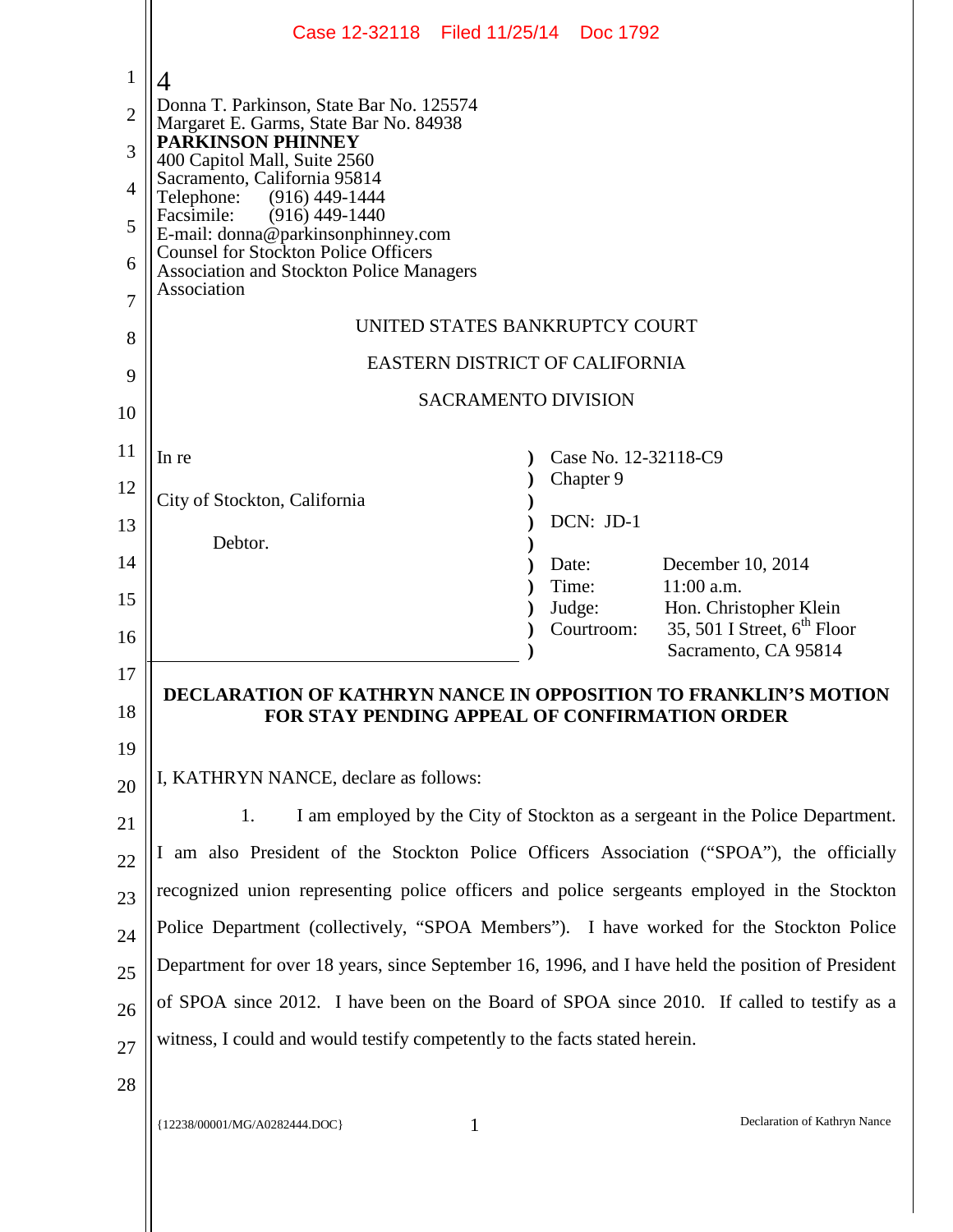## Case 12-32118 Filed 11/25/14 Doc 1792

1 2 3 4 2. In my capacity as President of the SPOA, I am well-placed to know the concerns of the SPOA Members. I hear constantly from a wide variety of SPOA Members about their jobrelated concerns and I solicit their comments so that I can effectively represent the membership in negotiations with the City.

5 6 7 8 9 10 11 12 3. During the past three years, during the lead-up to the bankruptcy and during the pendency of the bankruptcy, SPOA Members have suffered from increased job stress and increased overtime – meaning less time with their families – due to inadequate staffing levels in the Department. They have suffered anxiety over their job tenure and taken significant cuts in compensation and benefits. Their working conditions have deteriorated, not only because of inadequate staffing, but also because many experienced officers have left, resulting in a decline in the average level of experience. All of these issues have resulted directly or indirectly from the City's financial difficulties.

13 14 15 16 4. SPOA Members have also been very worried about possible loss of their CalPERS pensions, especially when Franklin Municipal Funds ("Franklin") asserted that the Plan could not be confirmed because the Plan did not impair pensions. Franklin is, presumably, intending to raise this issue on appeal as well.

17 18 19 20 21 22 5. Some of the tension felt by SPOA Members was relieved when the City's Plan of Adjustment was confirmed on October 30, 2014. But I am very concerned that all of the SPOA Members' bankruptcy-related concerns will come back if a stay of the confirmation order pending appeal is issued. The tension will cause SPOA Members to varying degrees to continue questioning whether they should just seek a job somewhere else that doesn't have the problems that the City of Stockton has.

23 24 25 26 27 6. Because of Stockton's high crime levels compared to most other communities in California, Stockton police officers have experience that makes them highly desirable in the marketplace. Most SPOA Members could easily get a job with another law enforcement agency; many have already left the City's employment due to the concerns outlined above, even though they may have had to uproot their families to do so.

28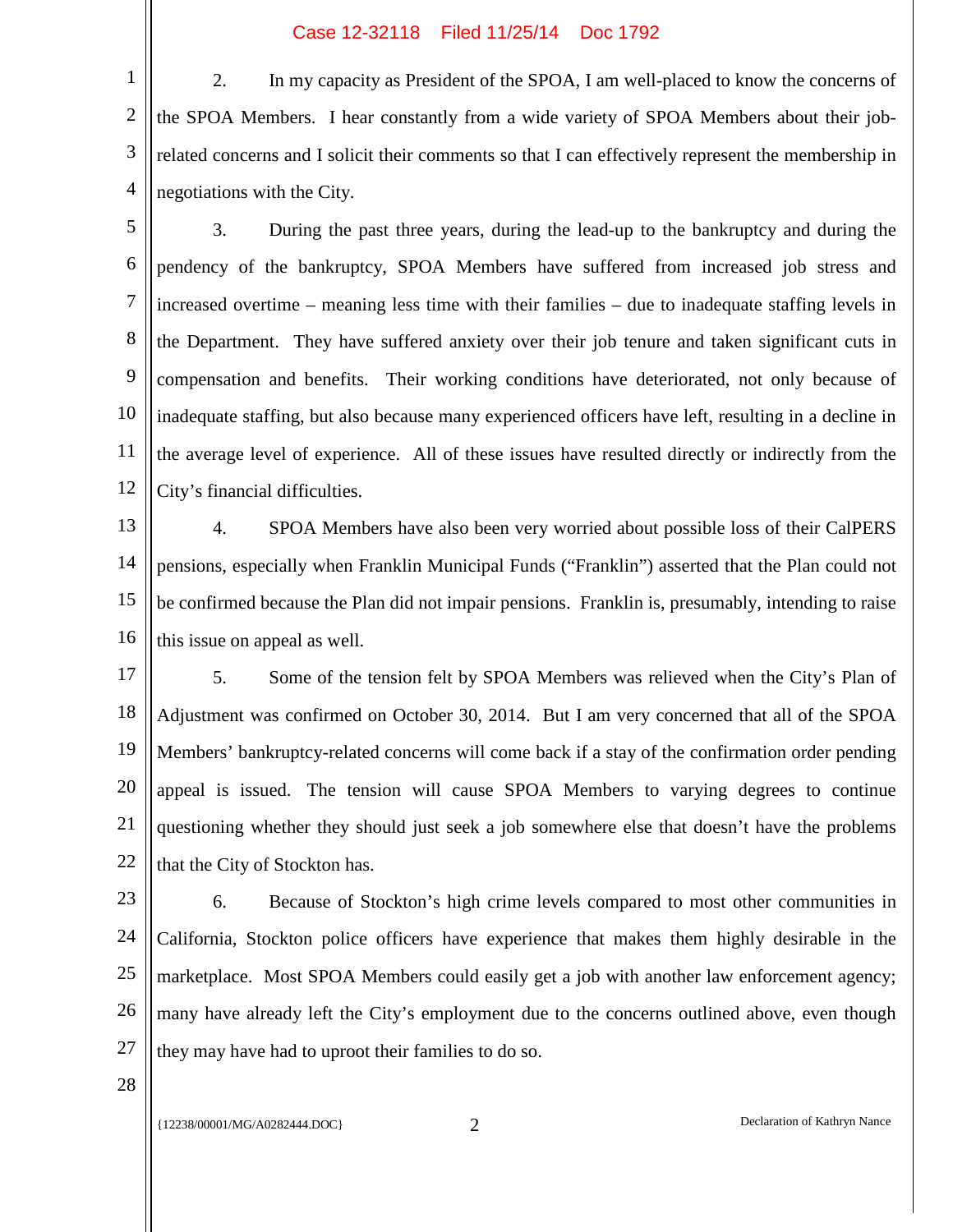## Case 12-32118 Filed 11/25/14 Doc 1792

7. A stay pending appeal will also directly and very negatively affect SPOA Members and what they expect to receive on account of their claims in the bankruptcy.

3 4 5 6 7 8 9 8. A few months after the bankruptcy case was filed, SPOA and the City entered into a Memorandum of Understanding, approved in December 2012 and signed February 13, 2013, covering the period July 1, 2012 through June 30, 2014 (the "Current MOU"). A copy of the Current MOU is submitted herewith as Exhibit A. The Current MOU is, at least in part, contingent upon confirmation and effectiveness of a Plan incorporating it. The Plan as confirmed does incorporate it, but the Plan has not yet become effective and will not become effective if a stay is issued.

10 11 12 13 14 15 9. SPOA Members asserted \$13 million of claims in the bankruptcy, resulting from the City's pre-petition breach of the previous MOU. The Current MOU provides for settlement of these claims by giving each SPOA Member 44 hours of paid time off. To be eligible to take the time off, an SPOA Member had to have been on the payroll during at least part of the period July 1, 2010 to July 1, 2012, and the Member must still be on the payroll when he or she takes the paid time off.

16 17 18 19 20 10. The 44 hours of paid time off to be granted to each SPOA Member under the settlement are granted during certain time periods. Twenty-two hours were granted in fiscal year 2012-2013, but the other 22 hours are "contingent upon confirmation of the Plan and on the Plan becoming effective." These 22 hours are to be granted in two chunks: 11 hours "in the fiscal year of approval of the Plan" and 11 hours "in the fiscal year after approval of the Plan."

21 22 23 24 25 26 27 28 11. If a stay pending appeal is issued, the Plan will not become effective until the appeals process is completed. As a result, SPOA Members will not receive their remaining 22 hours of bargained-for paid time off until some later date, possibly several years in the future. Such a long delay will further demoralize and anger the membership. They are likely to feel that half of their bargained-for compensation under the Plan has become illusory. This is especially true for SPOA Members who, for whatever reason, may wish to leave or retire from City employment. They will lose the rest of their bargained-for settlement of paid time off altogether, because it must be taken while they are still employed at the City.

{12238/00001/MG/A0282444.DOC} 3 Declaration of Kathryn Nance

1

2